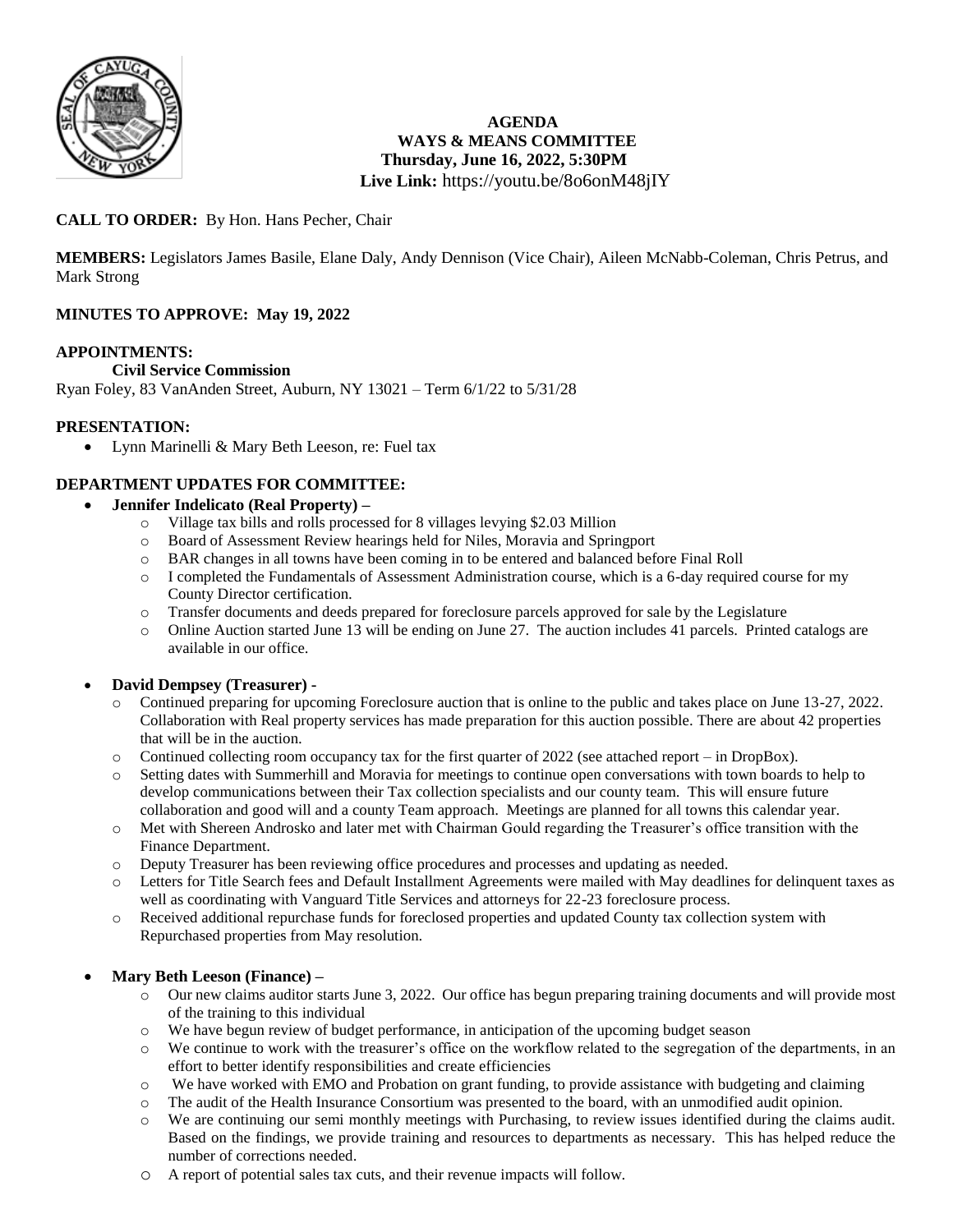#### **Diann Ferris (Human Resources/Civil Service) –** YEAR-TO-DATE COMBINED TRANSACTIONS:

| County Departments:         |      | 1,386 |                                      |                |      |
|-----------------------------|------|-------|--------------------------------------|----------------|------|
| <b>Total Transactions:</b>  |      | 2,147 |                                      |                |      |
| <b>COUNTY APPLICATIONS:</b> |      |       | TOWN/VLG./SCHOOL DIST. APPLICATIONS: |                |      |
|                             | 2022 | 2021  |                                      | 2022           | 2021 |
| Male                        | 49   | 26    | Male                                 | 12             | 19   |
| Female                      | 34   | 41    | Female                               | 25             | 22   |
| Non-Binary                  | 0    | 0     | Non-Binary                           |                |      |
| No Response                 | 17   | 5     | No Response                          | 28             | 17   |
| White                       | 74   | 65    | White                                | 28             | 37   |
| <b>Minorities</b>           | 3    |       | <b>Minorities</b>                    | 6              |      |
| Hispanic                    | 3    | 0     | Hispanic                             | $\overline{c}$ |      |
| No Response                 | 20   | 6     | No Response                          | 30             | 19   |

EXAM INFORMATION: May 14, 2022

Administrative Assistant, Child Support Enforcement Coordinator, Motor Vehicle Bureau Supervisor, Resource Assistant, Senior Support Investigator

| Male              | 3                 |
|-------------------|-------------------|
| Female            | 21                |
| No Response       | 0                 |
| White             | 24                |
| <b>Minorities</b> | 0                 |
| No Response       | $\mathbf{\Omega}$ |

- We are working with various departments on their recruitment and hiring needs;
- We are preparing for the upcoming Union Negotiations;
- We are currently scheduling candidates for the typing portion of the Emergency Services Dispatcher Exam.
- Currently working on several employee and Union issues with Counsel;
- We are continuing to work on several job specifications for submission to NYS for approval;
- Currently working on NYSAC 2022 Salary and Employee Benefit Survey;
- Collaborating on relaunching the employee appreciation and recognition program.

#### **RESOLUTIONS:**

#### **WAYS & MEANS:**

- 6-22-WM-1 Authorize Consent to Assignment of Contract RDS Services, LLC to Assured Partners Global Insurance Services LLC
- 6-22-WM-2 Authorizing the Purchase of Tax-Delinquent Property Owned by Cayuga County
- 6-22-WM-3 **(DRAFT)** Legislature of the County of Cayuga, electing a cents per gallon rate of sales and compensating use taxes on motor fuel and diesel motor fuel, in lieu of the percentage rate of such taxes, pursuant to the authority of Article 29 of the Tax Law of the State of New York.

#### **HEALTH & HUMAN SERVICES:**

- 6-22-HH-1 Authorizing the Chairman of the Legislature and the Public Health Director to Contract with CiTi BOCES for provision of Audiological Services for Children Eligible for 3-5 Services (SED-4410 pre-school special education services).
- 6-22-HH-2 Authorizing the Chairperson of the Legislature and the Public Health Director to extend the Contract with Multiple Service Agencies and Individuals for the Provision of Services for Children Eligible for 3-5 Services (SED-4410 pre-school special education services) and set the rates for provision of such services.
- 6-22-HH-3 Authorize the Chair of the Cayuga County Legislature and the Director of Community Services to enter into contract for part time psychiatric duties at the Community Mental Health Center
- 6-22-HH-4 Authorizing the Commissioner of Social Services to fill a FT Caseworker Position in the Child Welfare Services Unit of the Department of Social Services.
- 6-22-HH-5 Authorization to fill one (1) full-time Account/Clerical Support Staff Position in the Office for the Aging due to pending retirement.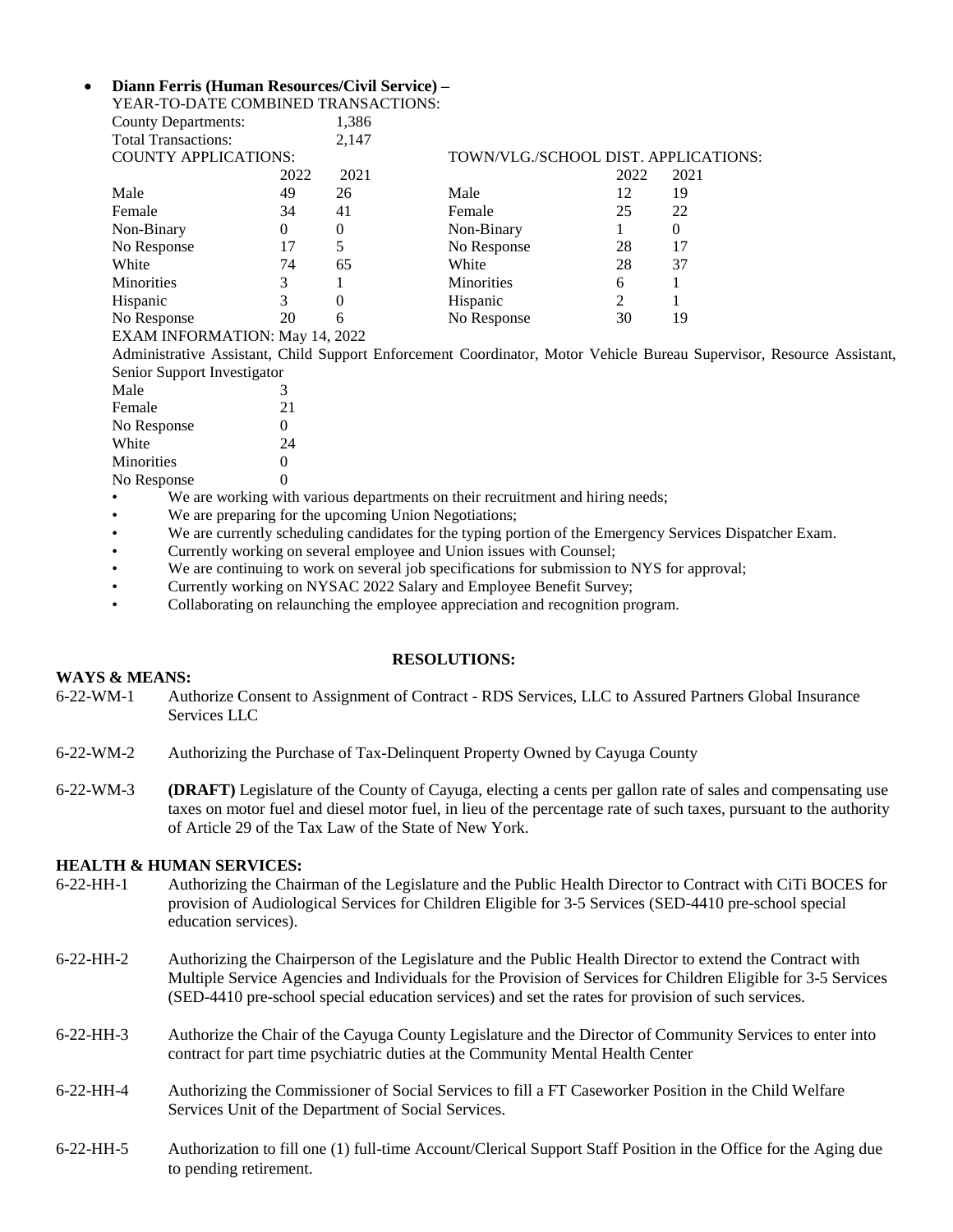#### **GOVERNMENT OPERATIONS:**

- 6-22-GO-1 Authorizing the Chief Information Officer to create and fill a Senior Computer Systems Technician position in the Cayuga county Information Technology Department
- 6-22-GO-2 Authorizing the Chief Information Officer to fill a Systems Administrator position in the Cayuga County Information Technology Department
- 6-22-GO-3 Authorizing the Chief Information Officer to create and fill a Computer Systems Technician position in the Cayuga County Information Technology Department
- 6-22-GO-4 **(Added 6/16/22)** Authorization to fill a PT driver position in the Veterans Service Agency

#### **PLANNING:**

- 6-22-PL-1 Authorizing the signing of a Professional Services Memorandum of Agreement with Anna Feldman to assist the Cayuga County Planning Department in its work to enhance, update and utilize the Soil & Water Assessment Tool (SWAT) Model for the Owasco Lake Watershed Nine Element Plan Implementation Phase
- 6-22-PL-2 Authorizing the submittal of a grant application funding request to the New York State Department of State t make improvements to the Cayuga County Lake Blueway Trail with installation of an ADA-Compliant Kayak Launch at Frontenac Park in Union Springs
- 6-22-PL-3 Authorizing Cayuga County submission of a 2022 CFA Grant application for Emerson Park Priority Projects and Authorizing matching funds allocation and acceptance of grant funds and project activities pending award of New York State CFA Grant funds
- 6-22-PL-4 Authorizing the submittal of a grant application funding request to the New York State Department of State for the Sterling-Fair Haven Community Connection Trail Feasibility Study and Authorizing County ARPA funds for partial grant matching funds

#### **PUBLIC WORKS:**

- 6-22-PW-1 Authorizing the Chair of the Cayuga County Legislature to sign a one-year extension to the agreement for the cleaning of two county buildings the Cayuga County Courthouse and the Historic Post Office
- 6-22-PW-2 Authorizing the Buildings and Grounds Department to hire a Mobile Work Crew Supervisor to fill a vacancy
- 6-22-PW-3 Authorizing the hiring of two (2) PT Laborers to assist with mowing, trimming, snow removal and other laborintensive functions around county buildings and communication towers
- 6-22-PW-4 Authorization to fill Highway Supervisor position in the County Highway Department
- 6-22-PW-5 Authorization for the Highway to purchase highway equipment #3
- 6-22-PW-6 Resolution to accept a grant from the Fred L. Emerson Foundation in support of public programming at Emerson Park for 2022

#### **JUDICIAL & PUBLIC SAFETY:**

- 6-22-JP-1 Authorization to enter into a contract with Northeast Site and Tower Inc. to remove surplus 911 tower in the Village of Cato. (2/3 Vote)
- 6-22-JP-2 Authorizing the Chairperson of the Legislature to sign a three-year contract renewal with Falso Heating and Air Conditioning for the HVAC system at the back up E-911 center
- 6-22-JP-3 Authorization to fill four full-time vacant Emergency Services Dispatcher Positions and one part-time Emergency Services Dispatcher Position due to resignations.
- 6-22-JP-4 Authorizing the Chair of the Cayuga County Legislature and Cayuga County Sheriff to enter into a contract with FARO Technologies Inc. to purchase a laser 3d crime scene scanner.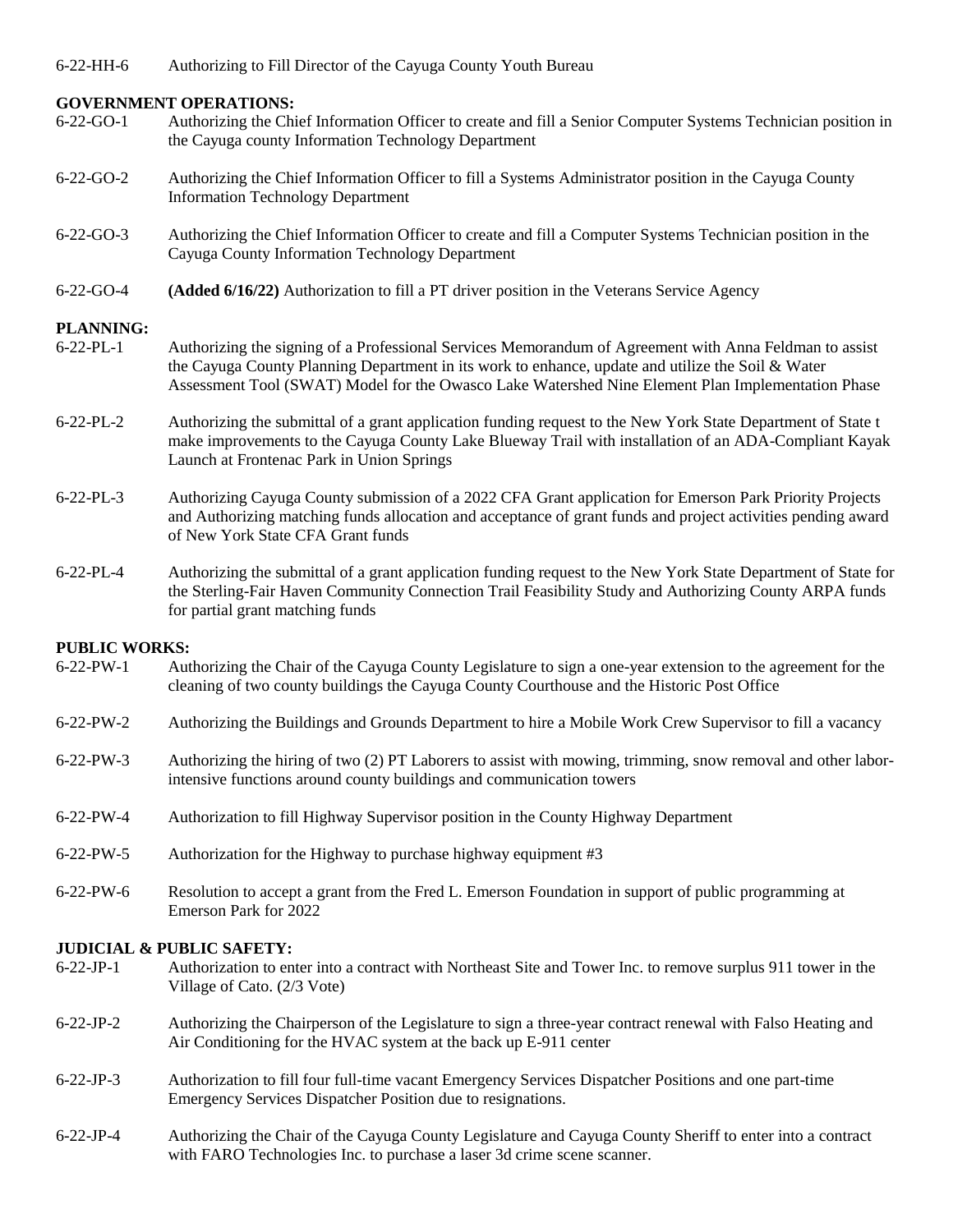- 6-22-JP-5 Authorizing a transfer from the DSS Medicaid account to the Cayuga County Sheriff's Office's Doctors and Hospitals Line to cover inmate medical care
- 6-22-JP-6 **(DEFEATED @ Judicial)** Resolution calling for Repeal of NYS Humane Alternatives to Long-Term Solitary Confinement Act ("HALT Act")
- 6-22-JP-7 Authorize the use of ARPA funds for the Concept Development of the Public Safety Training Center
- 6-22-JP-8 Authorizing the filling of the Director of Emergency Management Services
- 6-22-JP-9 **(Added 6/13/22)** Authorize the use of ARPA funds for the purchase of a Scene Support/Rehab Vehicle

#### **ADJOURNMENT: Thursday, July 21, 2022**

**If you have a disability and need accommodations, please call the Clerk of the Legislature's Office at 253-1308 at least 48 hours before the scheduled meeting to advise what accommodations will be necessary.**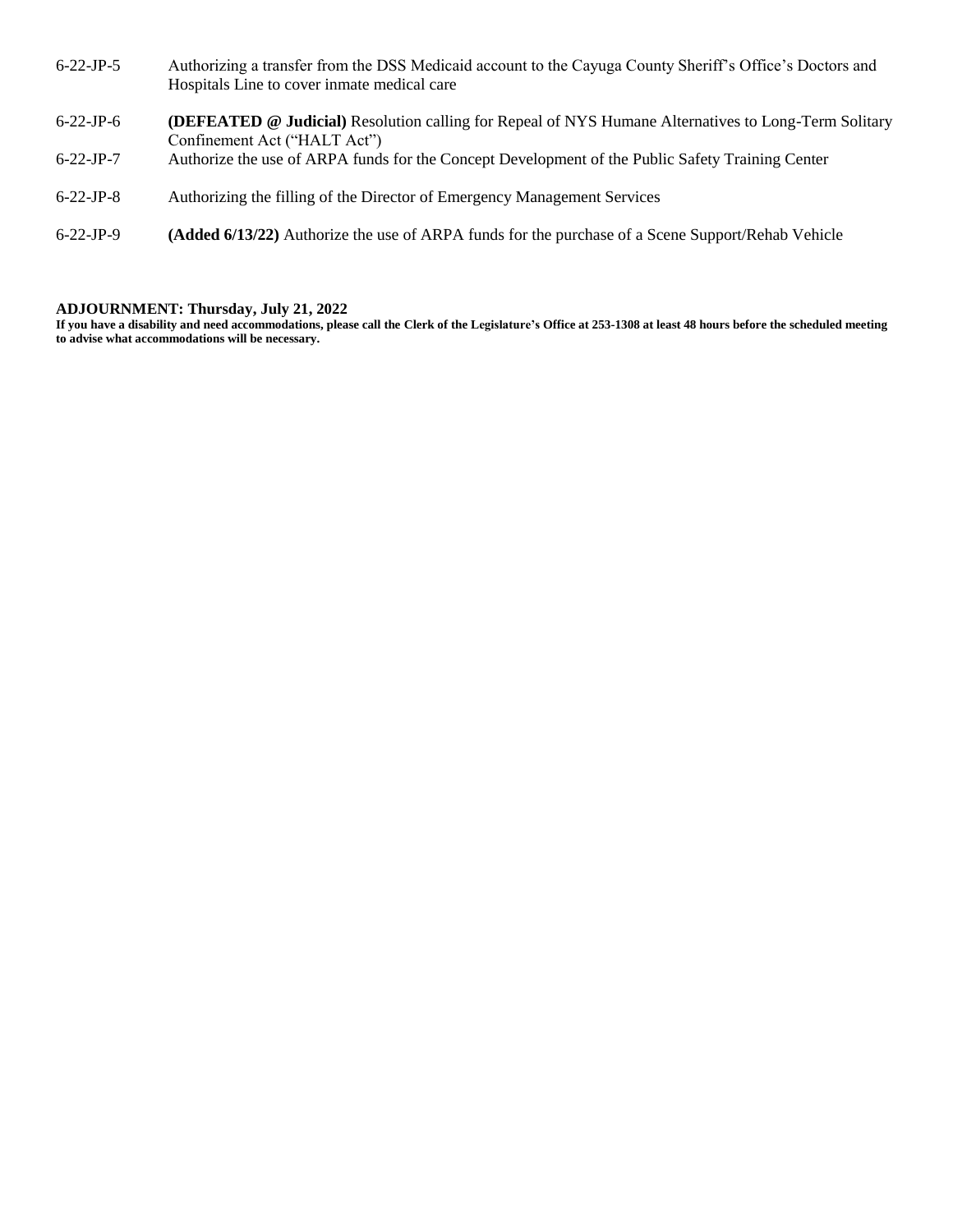# **RESOLUTION NO. \_\_\_\_\_\_\_\_\_\_\_\_ 06-21-2022 FIN Authorize Assignment of Contract RDS Services, LLC.v2**

### **Authorize Consent to Assignment of Contract - RDS Services, LLC to Assured Partners Global Insurance Services LLC**

BY: Mr. Hans Pecher, Chair, Ways and Means Committee

WHEREAS, Cayuga County ("County") currently participates in the Retiree Drug Subsidy program with the Centers for Medicare and Medicaid Services through an arrangement with USI Insurance Services, as part of our Benefits Consulting arrangement; and

WHEREAS, the County has contracted with RDS Services, LLC for the period November 1, 2021 through October 31, 2024 to examine our previous subsidy applications and determine if we are eligible for additional rebates ("Contract"); and

WHEREAS, the County will pay, on a contingency basis, RDS Services, LLC 25% of any additional Retiree Drug Subsidy recovered through the arrangement; and

WHEREAS, RDS Services LLC is a sole source solution that can identify these costs; and

WHEREAS, certain assets of RDS Services LLC including the Contract are being acquired by Assured Partners Global Insurance Services, LLC and RDS is requesting that the County consent to the Assignment of the Contract; now, therefore be it

RESOLVED, that the Chair of the Legislature is hereby authorized to sign the Consent to Assignment of Contract to Assured Partners Global Insurance Services, LLC, and any related documentation, subject to County Attorney approval.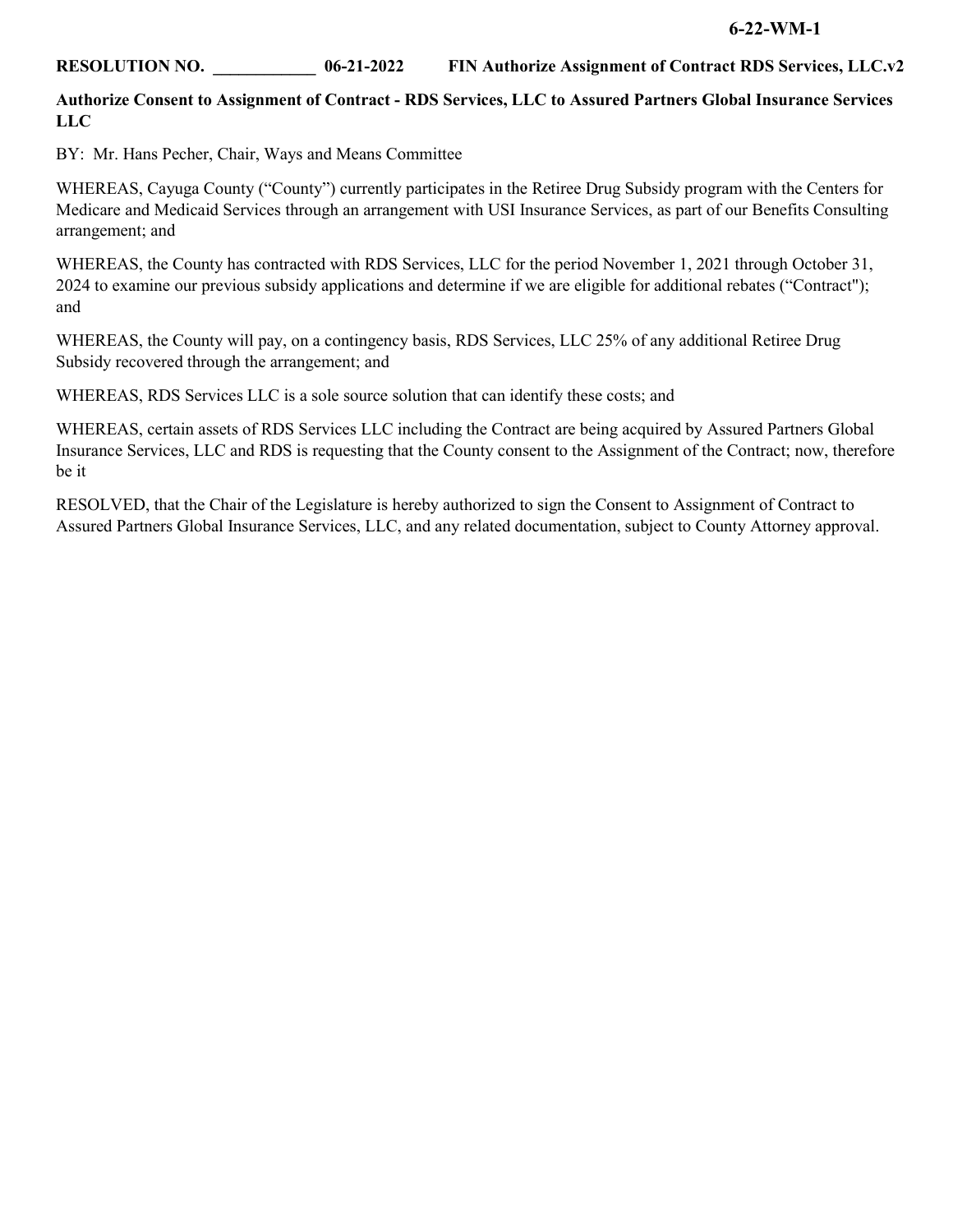# **Authorizing the Purchase of Tax-Delinquent Property Owned by Cayuga County**

By: Hans-Peter Pecher, Chair, Ways & Means Committee

**WHEREAS**, Policies and procedures have been established for the sale, disposition and use of certain real property owned by Cayuga County, as approved in Resolution 109-18 and Policy No. 80; and,

**WHEREAS**, The Director of Real Property Tax Services has received a request to purchase tax foreclosed property and, in accordance with said policies and procedures, is presenting the same for consideration by the Ways and Means Committee of the Cayuga County Legislature; and,

**WHEREAS**, As required by policy, certified funds are being held in trust with the County Treasurer; all title search documentation has been updated; and, items listed under mortgages, judgments and liens have been satisfied or reinstated where applicable; and,

**WHEREAS**, the Director of Real Property Tax Services recommends approval of the following purchase requests:

| Muni  | Map #         | Location           | Amount     | Name of Purchaser    |
|-------|---------------|--------------------|------------|----------------------|
| Cato  | 65.00-1-2.2   | 10249 Slab City Rd | \$2,530.90 | Todd Fenchel         |
| Mentz | 75.00-1-1.-13 | 1409 Haiti Rd      | \$6,331.59 | Frank J. Mazzuca Jr. |

And

**WHEREAS,** The Ways and Means Committee approves the recommendations of the Director of Real Property Services as set forth above; NOW, THEREFORE BE IT,

**RESOLVED**, That the Cayuga County Legislature hereby approves the recommendations as set forth above to take whatever steps necessary to fully execute the sale of real property; and be it further

**RESOLVED**, That the Office of Real Property Tax Services and Chair of the County Legislature are authorized and directed to take whatever steps are necessary to fully execute the sale of real property, and the Chair of the County Legislature is authorized and directed to execute any and all documents required to implement this Resolution as set forth above.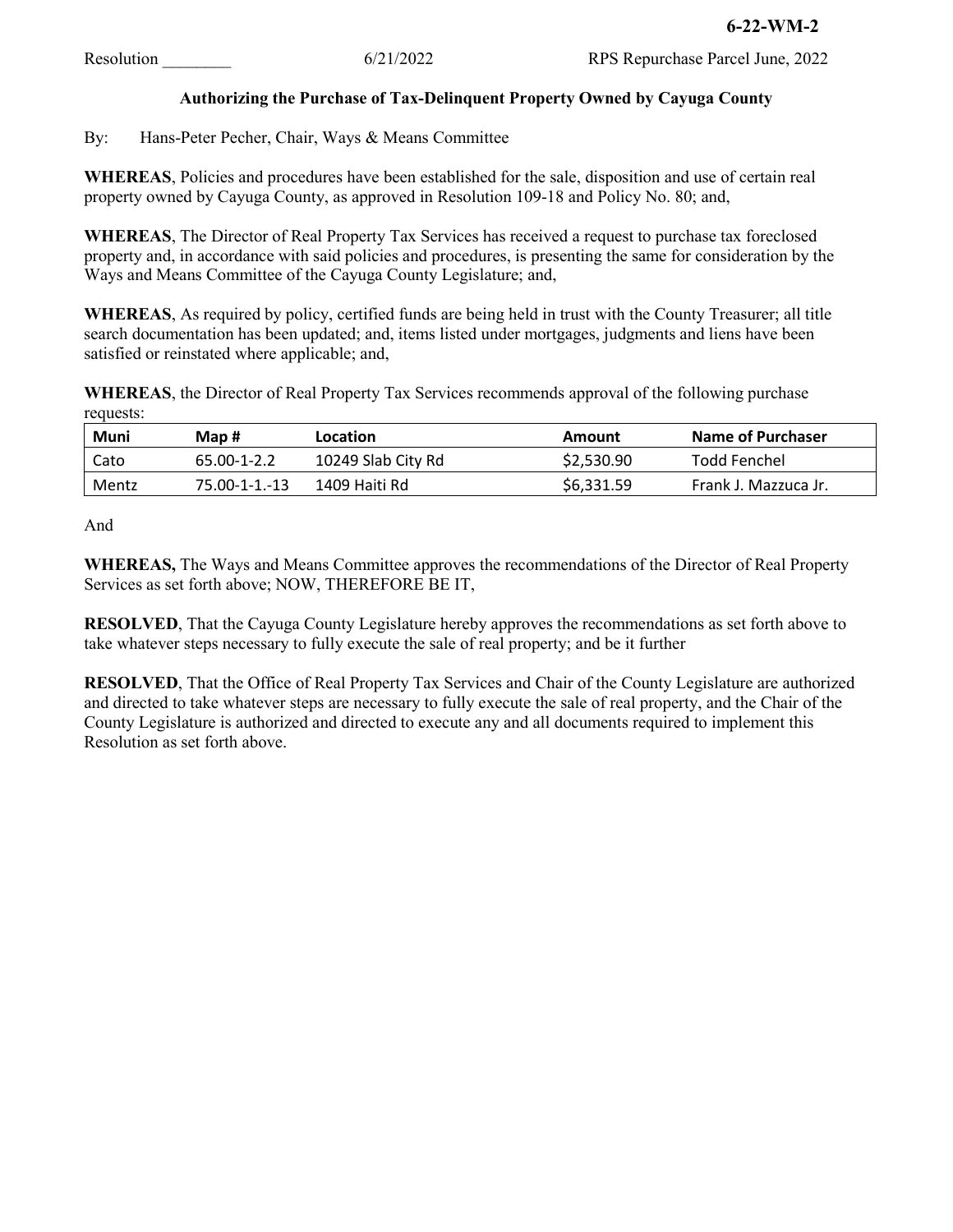# **6-22-WM-3 DRAFT**

**RESOLUTION NO. \_\_\_\_\_\_\_\_\_\_\_\_ 6/21/22 WM Cents per gallon legislation rev**

# **Legislature of the County of Cayuga, electing a cents per gallon rate of sales and compensating use taxes on motor fuel and diesel motor fuel, in lieu of the percentage rate of such taxes, pursuant to the authority of Article 29 of the Tax Law of the State of New York.**

Be it enacted by the Legislature of the County of Cayuga as follows:

SECTION 1. Resolution No. 40, of 1968, is amended by adding a new section 4-B to read as follows:

Section 4-B. Cents per gallon rate of sales and compensating use taxes on motor fuel and diesel motor fuel.

Notwithstanding any provision of this enactment to the contrary, in lieu of the percentage rate of sales and

compensating use taxes imposed on receipts from the retail sale of and consideration given or contracted to be given for, or for the use of, motor fuel and diesel motor fuel, such taxes shall be imposed at a rate of cents per gallon of such motor fuel or diesel motor fuel, in the manner prescribed by subdivision (m) of section 1111 of the New York Tax Law, provided that, for purposes of calculating the cents per gallon rate of tax, such receipts or consideration shall be limited *to 2 or 3 or 4* pick *one* dollars per gallon of either such fuel. Provided that, if the average price of such fuels changes as described in such subdivision (m) of section 1111 of the Tax Law, the Commissioner of Taxation and Finance shall adjust the cents per gallon tax rate on such fuels in the manner prescribed in such subdivision (m) of section 1111 of the Tax Law.

SECTION 2. This resolution shall take effect *September 1, 2022 and shall expire and be deemed repealed on \*\*\* dec 31, 2022.*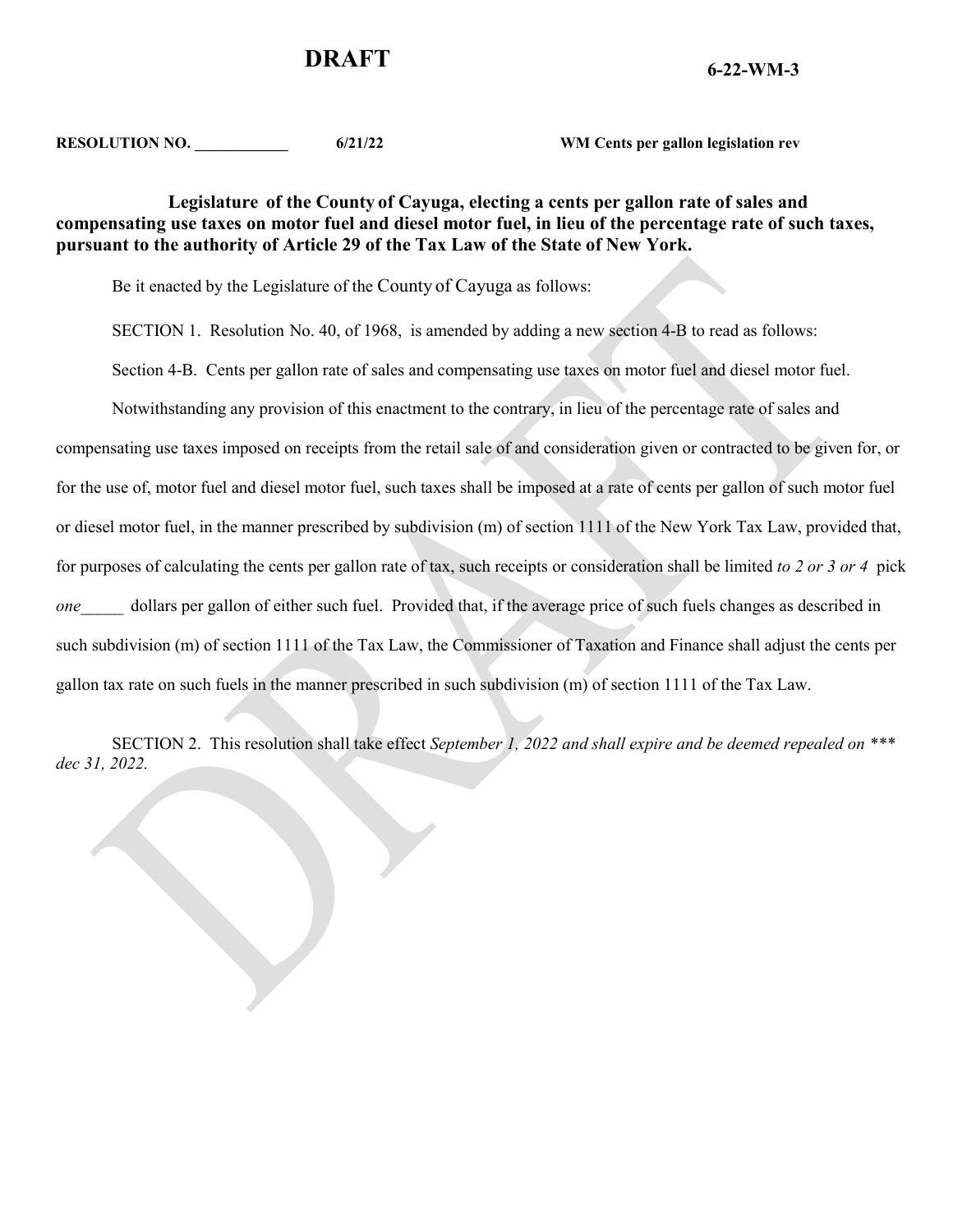# **Authorization to fill a PT driver position in the Veterans Service Agency.**

**BY:** Mr. Christopher Petrus, Chairperson, Government Operations Committee Mr. Hans Pecher, Chairperson, Ways and Means Committee

**WHEREAS**, The Veteran Service Agency is currently in need of a PT Driver due to the unexpected medical leave of a current PT driver; and,

**WHEREAS**, This service is needed in the community to provide the continuity of safe and reliable transportation services to the Veterans of Cayuga County; and,

**WHEREAS**, The funding for the part time position is budgeted in the A65101-51002 line of the 2022 Veterans budget; now therefore be it

**RESOLVED,** That the Director of Veterans Service Agency be hereby authorized to fill behind a PT Driver position (PC No. 6737) due to a medical leave; and be further

**RESOLVED**, That the Authorization to Fill is valid through December 31, 2022, per Resolution No. 307-20; and be it further

**RESOLVED**, That the position be filled in accordance with the Civil Service Rules and Regulations and the policies of the County of Cayuga.